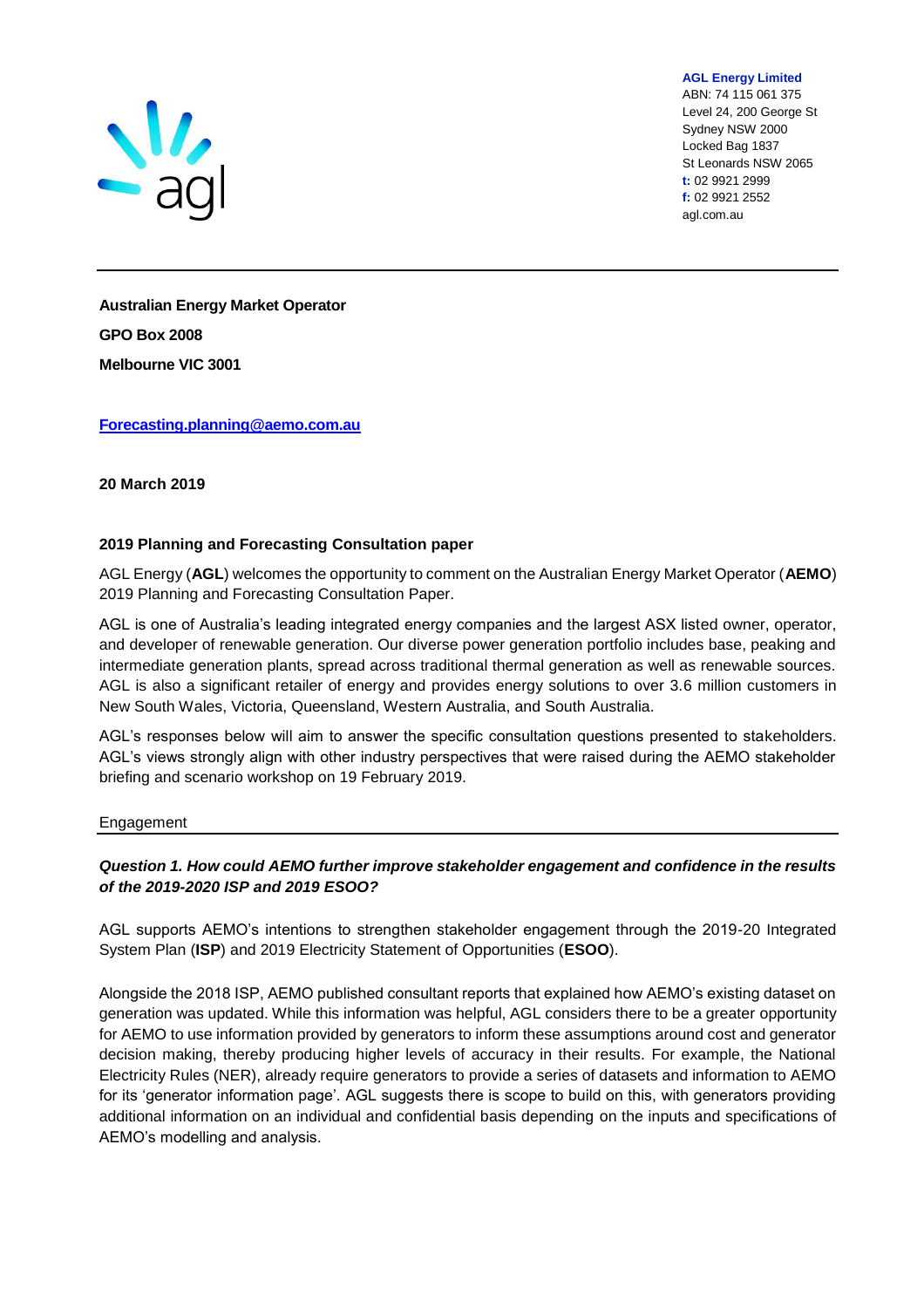

AGL also encourages AEMO to consider reintroducing the NEM wholesale consultative forum (**NEMWCF**), which has not been held since September 2018, or a similar forum at which AEMO can disseminate information. While AEMO has continued to run smaller technical working groups, the broader NEMWCF has value as it is attended by a broader range of specialists and enables holistic discussion on related topics which may not otherwise be considered. This audience also needs to be made aware of and be given the opportunity to comment on network level reform that directly impacts wholesale market outcomes, allowing stakeholders to be brought on the journey and not just presented with results.

## **Scenarios**

*Question 2. Do you agree that proposed scenarios outlined in this section provide plausible and internally consistent future worlds for use in planning and forecasting publications? Do they provide enough stretch for forecasting and planning purposes? How could they be improved?* 

# *Question 3. What additional sensitivities should be explored in the 2019-20 ISP or 2019 ESOO, that could materially impact power system planning?*

The scenarios presented by AEMO seem somewhat limited in their ability to capture the complexity of the future operation of the National Electricity Market (**NEM**). The linear nature of the outlined scenarios presents a simplistic view of 'future worlds' and could therefore be expanded to include more variability as exists in the real world, one way to do this would be to include greater sensitivities into the analysis.

AGL would like to encourage the inclusion of a wider range of state-based projections. Currently the modelling includes the LRET of 33,000GWh, the VRET of 25% and the QRET of 50%.

The current set of scenarios have little relationship with the other state's current legislation, policies or position in terms of their individual renewable energy targets.

State specific trajectories and other government policies will significantly influence the NEM and will materially impact power system planning, as we have seen in South Australia. Therefore, AGL would suggest including a larger range of specific state-based sensitivities into the scenarios.

AGL respects that AEMO is taking a more 'policy agnostic' approach this year, where concerns over increasing Distributed Energy Resources (**DER**) penetration and thermal plant retirement timelines have been presented as more relevant and fundamental to the challenges we face today. However, AGL questions this assumption that DER and thermal plant retirements should be given such a prominent focus in the ISP. Other challenges such as electric vehicles (**EVs**), electrification of the transport industry and the NEM's move to a five-minute settlement market seem to be left out of the ISP entirely but will contribute greatly to future demand and supply forecasting.

AGL would encourage the inclusion of EV uptake trajectories and five-minute market settlement to be incorporated into the model.

#### Inputs and Assumptions

*Question 4. Do the proposed inputs and assumptions provide a reasonable basis for assessing the value and direction of the future energy market transition? If not, please provide suggestions for improvement, particularly regarding consumer embedded investments, large scale generation technologies, and network and non-network options to support Australia's future energy system.*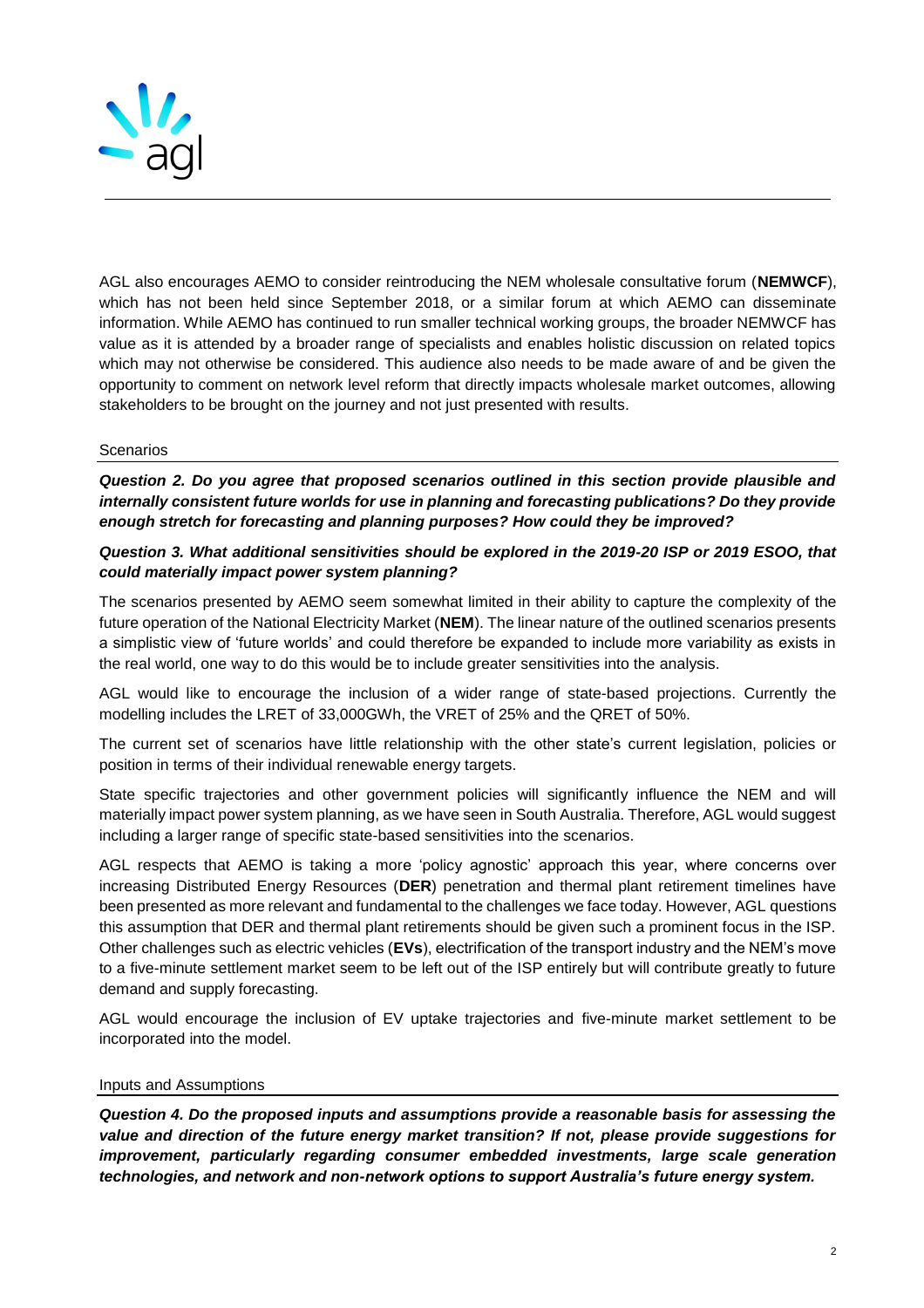

The modelling and assumptions assess generator closures based on revenue sufficiency and that economic plant retirement will occur. AGL highlights that several factors impact plant closure decision making, including but not limited to technical end of life, economic viability, fuel availability, jurisdictional retailer of last resort obligations, and the effects of contract markets. Government intervention in the market is also impacting generators operational capabilities. Accordingly, a simple measure of economic retirement does not present an accurate picture.

In addition, there needs to be greater emphasis on a portfolio approach to such assessments. Most participants operate a portfolio of assets, and utilise these assets on a portfolio basis, rather than as standalone generators. A single generator does not rise and fall on its own limited economics, but on how it fits into a participant's book.

New builds are treated differently to retirements by the ISP. These scenarios appear to be assessed based on policy shifts that are favourable to the uptake of particular technologies. That is, the consultation paper assumes that appropriate policy settings will be in place to achieve emission reductions and reliability aims, and possibly provide additional required revenue for new builds.

In AGL's view, this assumption is reasonable to make regarding emissions, however it could result in a nontechnology neutral analysis by AEMO regarding reliability. For example, assuming subsidies will be in place for centrally controlled residential batteries, this would be considered more favourably by the ISP than alternative policy options. AGL would like to see more transparency in the modelling and assumptions about how plant closure and new build decisions fit in, and details of the assumptions being made around government policies that would be required to support new build generation. In addition, AGL is interested to see transparency around the expected revenues being used to justify new builds.

The Australian Energy Regulator's (**AER**) decision on Project EnergyConnect, the SA-NSW interconnector is expected in mid-2019, with the final step in ElectraNet's Regulatory Investment Test - Transmission (RIT-T) process having been completed in February 2019. The 2018 ISP's role in advocating for this project is just one example of the ISP successfully influencing policy makers to drive transmission reform. It's arguable that the ISP is having more impact than its predecessor, the National Transmission Network Development Plan.

Given the ISP's significant influence, it would be useful for AEMO to assess ISP outcomes against the outcomes of other, intersecting reforms. For example, the Retailer Reliability Obligation (**RRO**), and particularly the Market Liquidity Obligation (**MLO**), are directly impacted by construction of the SA-NSW interconnector.

The SA-NSW interconnector has partly been put forward on the basis that cheaper, coal-fired power can be imported into SA from NSW, thereby reducing the necessity of having dispatchable generation located within SA. However, we know the RRO will require retailers to hold contracts or invest directly in dispatchable energy to meet demand, meaning that some level of dispatchable energy will still be required in SA. The RRO will impose this even though the interconnector is contrary to the policy goals of improving liquidity and contracting under certain circumstances. It could result in generators receiving insufficient return on dispatchable generation it is required to build.

Also critical for consideration is the impact of these transmission developments and new wholesale market obligations on contract markets. Commercial implications must be considered for AEMO's modelling and assumptions to form an appropriate basis for the ISP and/or ESOO. For example, drawing on the interconnector and RRO scenario, AEMO's modelling needs to consider how customer load can be hedged